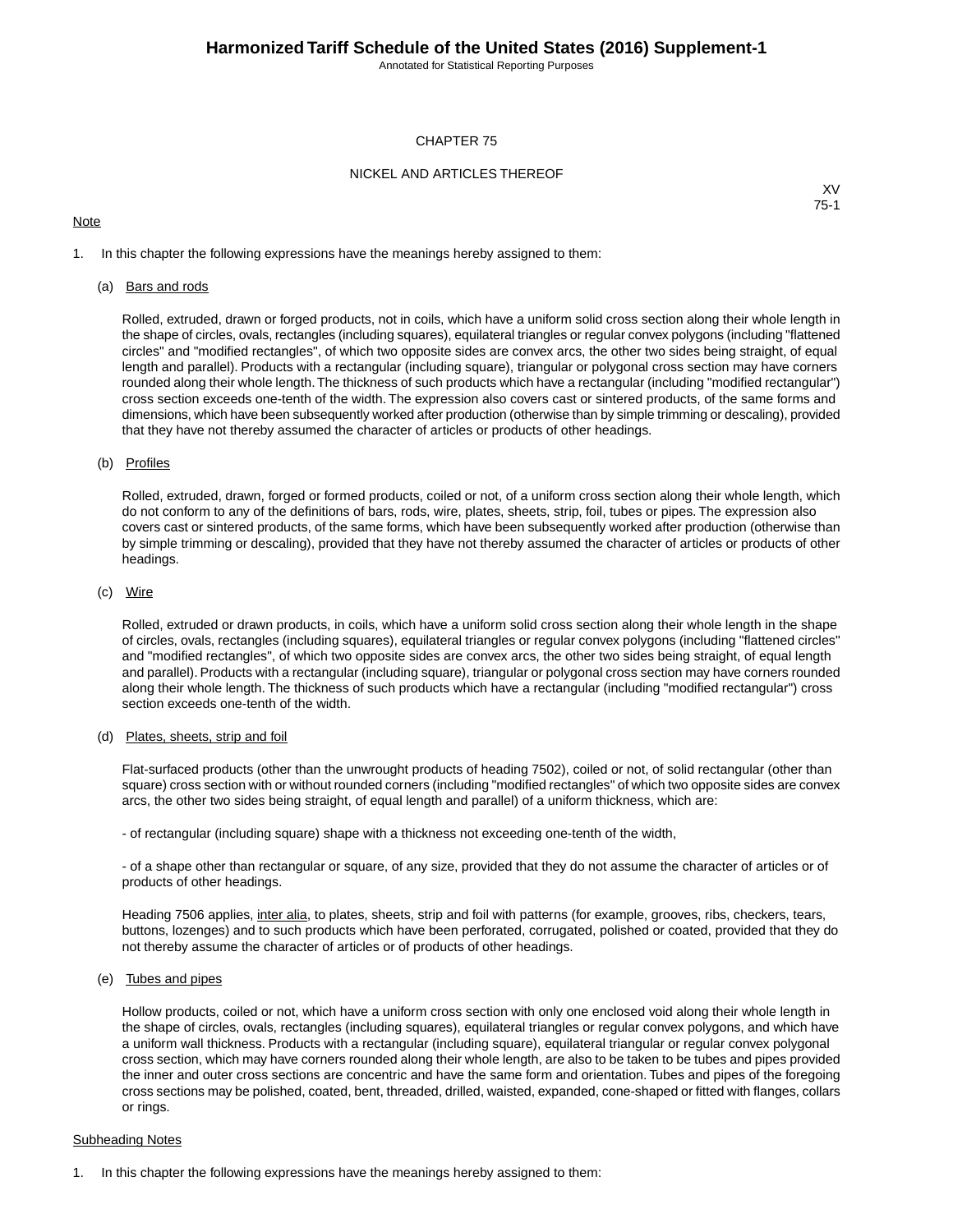Annotated for Statistical Reporting Purposes

Subheading Notes (con.) XV 75-2

(a) Nickel, not alloyed

Metal containing by weight at least 99 percent of nickel plus cobalt, provided that:

- (i) The cobalt content by weight does not exceed 1.5 percent, and
- (ii) The content by weight of any other element does not exceed the limit specified in the following table:

| TABLE - Other elements           |                             |  |  |  |  |  |
|----------------------------------|-----------------------------|--|--|--|--|--|
| Element                          | Limiting content percent by |  |  |  |  |  |
|                                  | weight                      |  |  |  |  |  |
| $\overline{\mathsf{Fe}}$<br>Iron | 0.5                         |  |  |  |  |  |
| O<br>Oxygen                      | 0.4                         |  |  |  |  |  |
| Other elements, each             | 0.3                         |  |  |  |  |  |

## (b) Nickel alloys

Metallic substances in which nickel predominates by weight over each of the other elements provided that:

- (i) The content by weight of cobalt exceeds 1.5 percent,
- (ii) The content by weight of at least one of the other elements is greater than the limit specified in the foregoing table, or
- (iii) The total content by weight of elements other than nickel plus cobalt exceeds 1 percent.
- 2. Notwithstanding the provisions of chapter note 1(c), for the purposes of subheading 7508.10 the term "wire" applies only to products, whether or not in coils, of any cross-sectional shape, of which no cross-sectional dimension exceeds 6 mm.

[Compiler's note: All provisions of subchapter II of chapter 99 have expired;footnote references are shown for reference only.]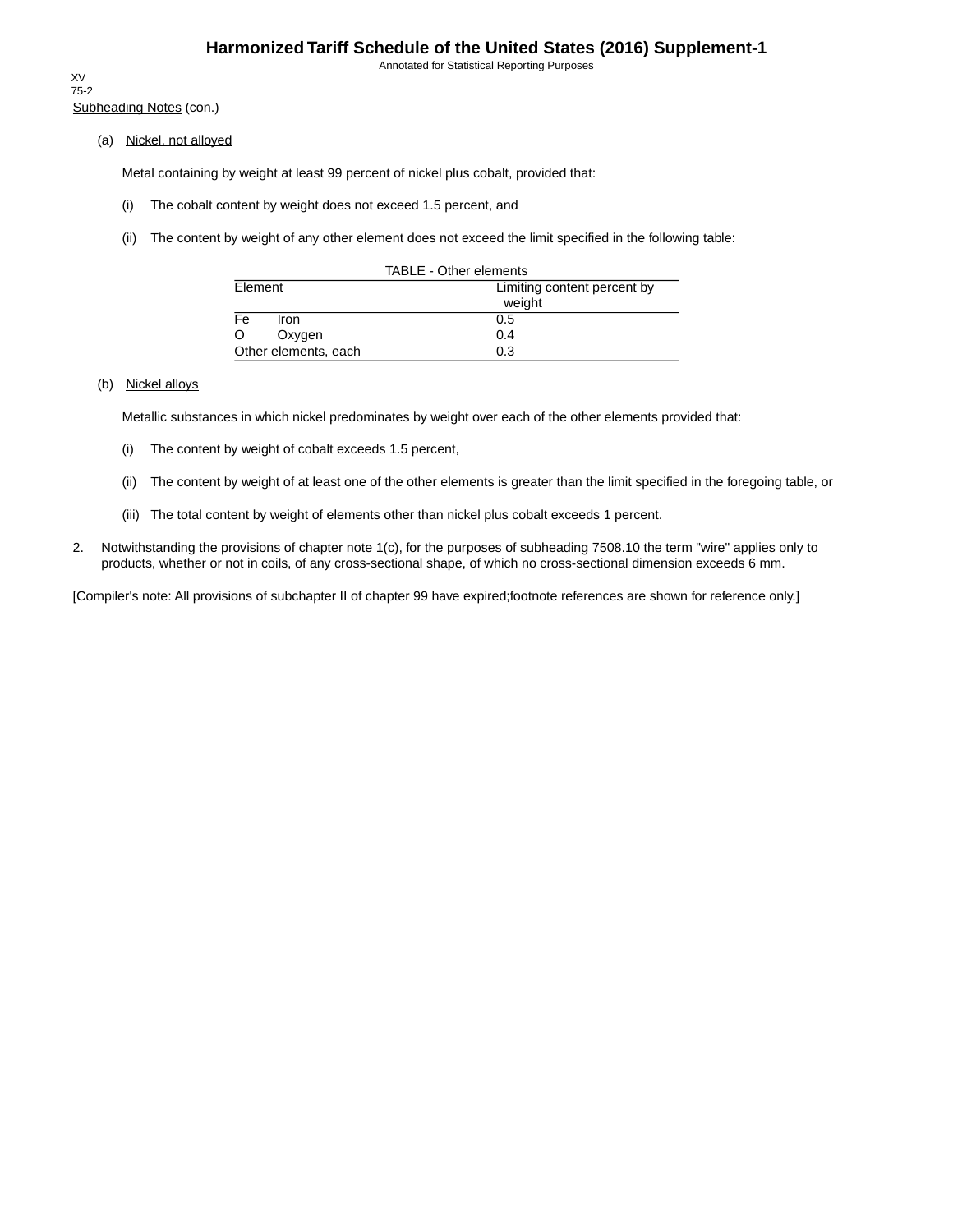Annotated for Statistical Reporting Purposes

| Heading/              | Stat. |                                                            | Unit     |         | Rates of Duty |                |
|-----------------------|-------|------------------------------------------------------------|----------|---------|---------------|----------------|
| Subheading            | Suf-  | Article Description                                        | of       |         |               | $\overline{2}$ |
| 7501                  | fix   | Nickel mattes, nickel oxide sinters and other intermediate | Quantity | General | Special       |                |
|                       |       | products of nickel metallurgy:                             |          |         |               |                |
| 7501.10.00 00         |       |                                                            | kg       | Free    |               | Free           |
|                       |       |                                                            | Ni kg    |         |               |                |
| 7501.20.00 00         |       | Nickel oxide sinters and other intermediate products of    |          |         |               |                |
|                       |       |                                                            | kg       | Free    |               | Free           |
|                       |       |                                                            | Ni kg    |         |               |                |
|                       |       |                                                            |          |         |               |                |
| 7502<br>7502.10.00 00 |       | Unwrought nickel:                                          |          | Free    |               | 6.6¢/kg        |
|                       |       |                                                            |          |         |               |                |
| 7502.20.00 00         |       |                                                            |          |         |               | 6.6¢/kg        |
|                       |       |                                                            |          |         |               | 6.6¢/kg        |
| 7504.00.00            |       |                                                            |          |         |               | 6.6¢/kg        |
|                       | 10    |                                                            |          |         |               |                |
|                       |       |                                                            |          |         |               |                |
|                       | 50    |                                                            |          |         |               |                |
|                       |       |                                                            |          |         |               |                |
|                       |       |                                                            |          |         |               |                |
|                       |       |                                                            |          |         |               |                |
|                       |       |                                                            |          |         |               |                |
|                       |       |                                                            |          |         |               |                |
|                       |       |                                                            |          |         |               |                |
|                       |       |                                                            |          |         |               |                |
|                       |       |                                                            |          |         |               |                |
|                       |       |                                                            |          |         |               |                |
|                       |       |                                                            |          |         |               |                |
|                       |       |                                                            |          |         |               |                |
|                       |       |                                                            |          |         |               |                |
|                       |       |                                                            |          |         |               |                |
|                       |       |                                                            |          |         |               |                |
|                       |       |                                                            |          |         |               |                |
|                       |       |                                                            |          |         |               |                |
|                       |       |                                                            |          |         |               |                |
|                       |       |                                                            |          |         |               |                |
|                       |       |                                                            |          |         |               |                |
|                       |       |                                                            |          |         |               |                |
|                       |       |                                                            |          |         |               |                |
|                       |       |                                                            |          |         |               |                |
|                       |       |                                                            |          |         |               |                |
|                       |       |                                                            |          |         |               |                |
|                       |       |                                                            |          |         |               |                |
|                       |       |                                                            |          |         |               |                |
|                       |       |                                                            |          |         |               |                |
|                       |       |                                                            |          |         |               |                |
|                       |       |                                                            |          |         |               |                |
|                       |       |                                                            |          |         |               |                |
|                       |       |                                                            |          |         |               |                |
|                       |       |                                                            |          |         |               |                |
|                       |       |                                                            |          |         |               |                |
|                       |       |                                                            |          |         |               |                |
|                       |       |                                                            |          |         |               |                |
|                       |       |                                                            |          |         |               |                |
|                       |       |                                                            |          |         |               |                |
|                       |       |                                                            |          |         |               |                |
|                       |       |                                                            |          |         |               |                |
|                       |       |                                                            |          |         |               |                |
|                       |       |                                                            |          |         |               |                |
|                       |       |                                                            |          |         |               |                |
|                       |       |                                                            |          |         |               |                |
|                       |       |                                                            |          |         |               |                |
|                       |       |                                                            |          |         |               |                |
|                       |       |                                                            |          |         |               |                |
|                       |       |                                                            |          |         |               |                |
|                       |       |                                                            |          |         |               |                |

XV 75-3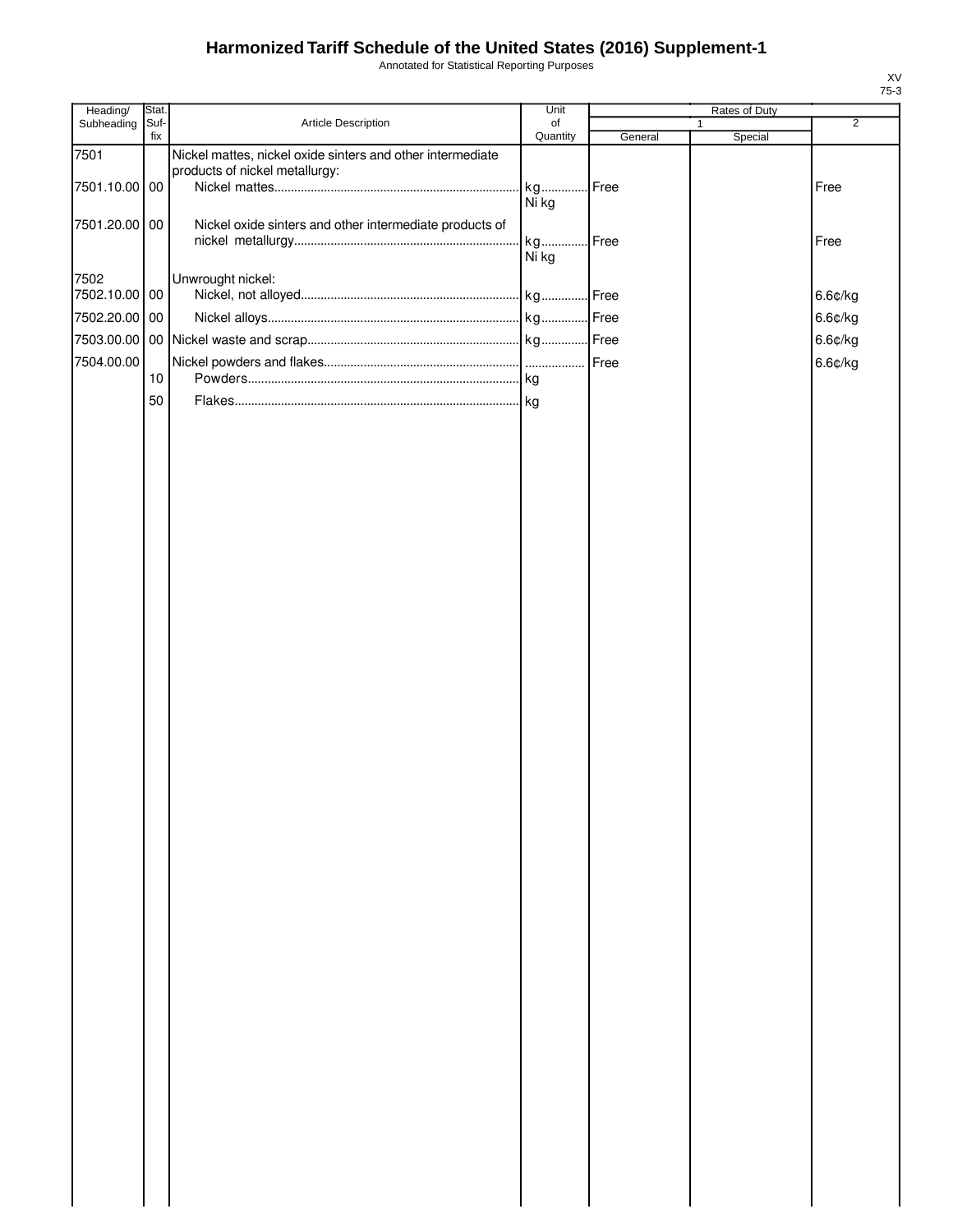Annotated for Statistical Reporting Purposes

| Heading/      | Stat.       |                                           | Unit           |         | Rates of Duty                         |                |
|---------------|-------------|-------------------------------------------|----------------|---------|---------------------------------------|----------------|
| Subheading    | Suf-<br>fix | Article Description                       | of<br>Quantity | General | $\mathbf{1}$<br>Special               | $\overline{2}$ |
| 7505          |             | Nickel bars, rods, profiles and wire:     |                |         |                                       |                |
|               |             | Bars, rods and profiles:                  |                |         |                                       |                |
| 7505.11       |             | Of nickel, not alloyed:<br>Bars and rods: |                |         |                                       |                |
| 7505.11.10 00 |             |                                           |                |         | Free (A, AU, BH,                      | 35%            |
|               |             |                                           |                |         | CA, CL, CO, D, E,                     |                |
|               |             |                                           |                |         | IL, JO, KR, MA,                       |                |
|               |             |                                           |                |         | MX, OM, P, PA,                        |                |
|               |             |                                           |                |         | PE, SG)                               |                |
| 7505.11.30 00 |             |                                           |                |         | Free (A, AU, BH,<br>CA, CL, CO, D, E, | 25%            |
|               |             |                                           |                |         | IL, JO, KR, MA,                       |                |
|               |             |                                           |                |         | MX, OM, P, PA,                        |                |
|               |             |                                           |                |         | PE, SG)                               |                |
| 7505.11.50 00 |             |                                           |                |         | Free (A, AU, BH,                      | 45%            |
|               |             |                                           |                |         | CA, CL, CO, D, E,<br>IL, JO, KR, MA,  |                |
|               |             |                                           |                |         | MX, OM, P, PA,                        |                |
|               |             |                                           |                |         | PE, SG)                               |                |
| 7505.12       |             | Of nickel alloys:                         |                |         |                                       |                |
| 7505.12.10 00 |             | Bars and rods:                            |                | 3%      | Free (A, AU, BH,                      | 35%            |
|               |             |                                           |                |         | CA, CL, CO, D, E,                     |                |
|               |             |                                           |                |         | IL, JO, KR, MA,                       |                |
|               |             |                                           |                |         | MX, OM, P, PA,                        |                |
|               |             |                                           |                |         | PE, SG)                               |                |
| 7505.12.30 00 |             |                                           |                |         | Free (A, AU, BH,                      | 25%            |
|               |             |                                           |                |         | CA, CL, CO, D, E,                     |                |
|               |             |                                           |                |         | IL, JO, KR, MA,<br>MX, OM, P, PA,     |                |
|               |             |                                           |                |         | PE, SG)                               |                |
| 7505.12.50 00 |             |                                           |                |         | Free (A, AU, BH,                      | 45%            |
|               |             |                                           |                |         | CA, CL, CO, D, E,                     |                |
|               |             |                                           |                |         | IL, JO, KR, MA,                       |                |
|               |             |                                           |                |         | MX, OM, P, PA,<br>PE, SG)             |                |
|               |             | Wire:                                     |                |         |                                       |                |
| 7505.21       |             | Of nickel, not alloyed:                   |                |         |                                       |                |
| 7505.21.10 00 |             |                                           |                | 3%      | Free (A, AU, BH,                      | 35%            |
|               |             |                                           |                |         | CA, CL, CO, D, E,<br>IL, JO, KR, MA,  |                |
|               |             |                                           |                |         | MX, OM, P, PA,                        |                |
|               |             |                                           |                |         | PE, SG)                               |                |
| 7505.21.50 00 |             |                                           |                |         | Free (A, AU, BH,                      | 25%            |
|               |             |                                           |                |         | CA, CL, CO, D, E,                     |                |
|               |             |                                           |                |         | IL, JO, KR, MA,<br>MX, OM, P, PA,     |                |
|               |             |                                           |                |         | PE, SG)                               |                |
| 7505.22       |             | Of nickel alloys:                         |                |         |                                       |                |
| 7505.22.10 00 |             |                                           |                |         | Free (A, AU, BH,                      | 35%            |
|               |             |                                           |                |         | CA, CL, CO, D, E,                     |                |
|               |             |                                           |                |         | IL, JO, KR, MA,<br>MX, OM, P, PA,     |                |
|               |             |                                           |                |         | PE, SG)                               |                |
| 7505.22.50 00 |             |                                           | kg 2.6%        |         | Free (A, AU, BH,                      | 25%            |
|               |             |                                           |                |         | CA, CL, CO, D, E,                     |                |
|               |             |                                           |                |         | IL, JO, KR, MA,                       |                |
|               |             |                                           |                |         | MX, OM, P, PA,                        |                |
|               |             |                                           |                |         | PE, SG)                               |                |
|               |             |                                           |                |         |                                       |                |
|               |             |                                           |                |         |                                       |                |
|               |             |                                           |                |         |                                       |                |
|               |             |                                           |                |         |                                       |                |

 $\frac{1}{1}$ See subheading 9902.22.79.

XV 75-4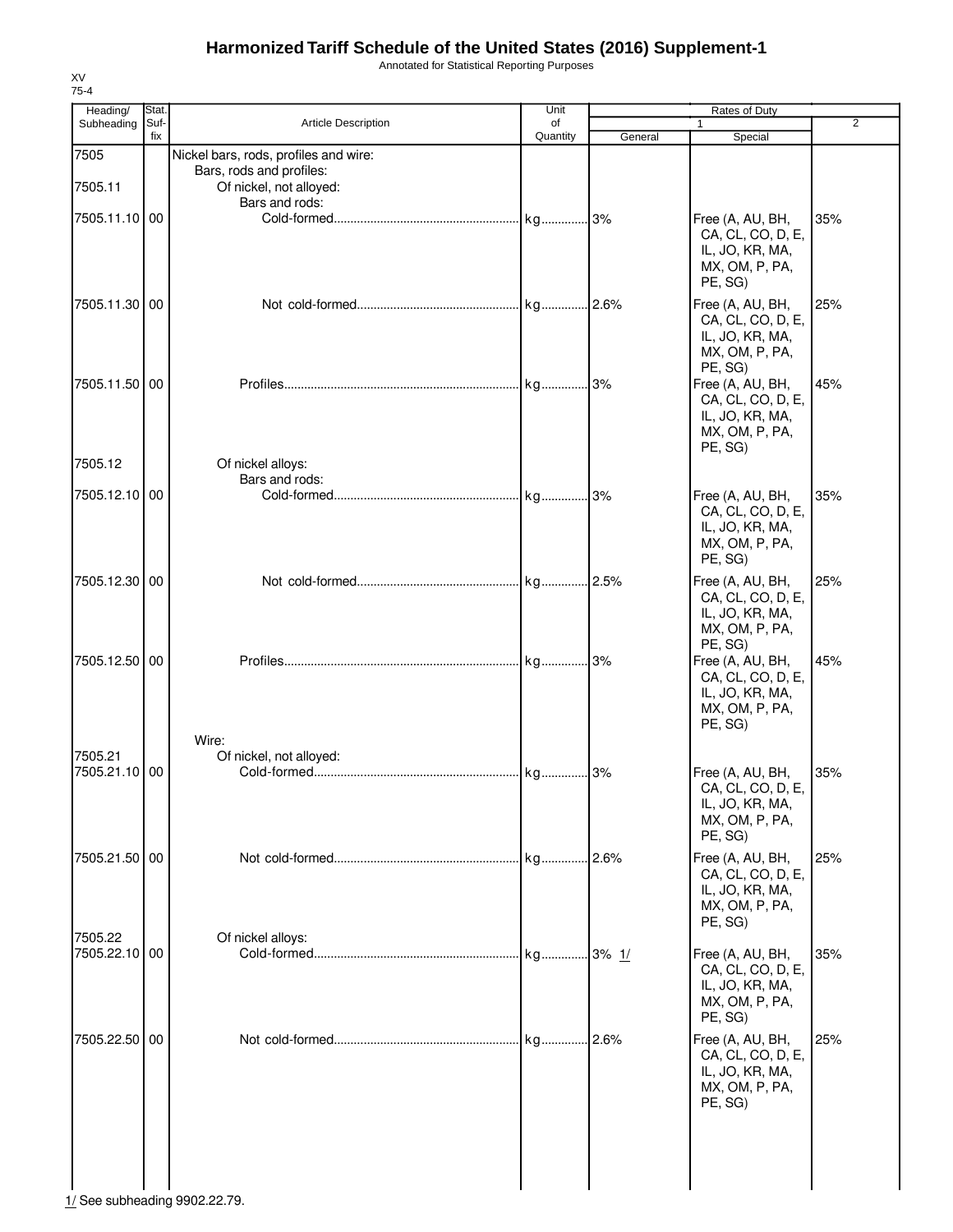Annotated for Statistical Reporting Purposes

| Heading/                      | Stat.       |                                                                                                                 | Unit           |         | Rates of Duty                                                                            |                |
|-------------------------------|-------------|-----------------------------------------------------------------------------------------------------------------|----------------|---------|------------------------------------------------------------------------------------------|----------------|
| Subheading                    | Suf-<br>fix | <b>Article Description</b>                                                                                      | of<br>Quantity | General | $\mathbf{1}$<br>Special                                                                  | $\overline{2}$ |
| 7506<br>7506.10<br>7506.10.05 | 00          | Nickel plates, sheets, strip and foil:<br>Of nickel, not alloyed:                                               |                |         | Free (A, AU, BH,                                                                         | 45%            |
|                               |             |                                                                                                                 |                |         | CA, CL, CO, D, E,<br>IL, JO, KR, MA,<br>MX, OM, P, PA,<br>PE, SG)                        |                |
| 7506.10.10 00                 |             | Other:                                                                                                          |                |         | Free (A, AU, BH,<br>CA, CL, CO, D, E,<br>IL, JO, KR, MA,<br>MX, OM, P, PA,<br>PE, SG)    | 35%            |
| 7506.10.30 00<br>7506.20      |             | Of nickel alloys:                                                                                               |                |         | Free (A, AU, BH,<br>CA, CL, CO, D, E,<br>IL, JO, KR, MA,<br>MX, OM, P, PA,<br>PE, SG)    | 25%            |
| 7506.20.05 00                 |             | Other:                                                                                                          |                |         | Free (A, AU, BH,<br>CA, CL, CO, D, E,<br>IL, JO, KR, MA,<br>MX, OM, P, PA,<br>PE, SG)    | 45%            |
| 7506.20.10 00                 |             |                                                                                                                 |                |         | Free (A, AU, BH,<br>CA, CL, CO, D, E,<br>IL, JO, KR, MA,<br>MX, OM, P, PA,<br>PE, SG)    | 35%            |
| 7506.20.30 00                 |             |                                                                                                                 |                |         | Free (A, AU, BH,<br>CA, CL, CO, D, E,<br>IL, JO, KR, MA,<br>MX, OM, P, PA,<br>PE, SG)    | 25%            |
| 7507                          |             | Nickel tubes, pipes and tube or pipe fittings (for example,<br>couplings, elbows, sleeves):<br>Tubes and pipes: |                |         |                                                                                          |                |
| 7507.11.00 00                 |             |                                                                                                                 |                |         | Free (A, AU, BH,<br>CA, CL, CO, D, E,<br>IL, JO, KR, MA,<br>MX, OM, P, PA,<br>PE, SG)    | 35%            |
| 7507.12.00 00                 |             |                                                                                                                 |                |         | Free (A, AU, BH,<br>CA, CL, CO, D, E,<br>IL, JO, KR, MA,<br>MX, OM, P, PA,<br>PE, SG)    | 35%            |
| 7507.20.00 00                 |             |                                                                                                                 |                |         | Free (A, AU, B, BH,<br>CA, CL, CO, D, E,<br>IL, JO, KR, MA,<br>MX, OM, P, PA,<br>PE, SG) | 45%            |
|                               |             |                                                                                                                 |                |         |                                                                                          |                |

XV 75-5